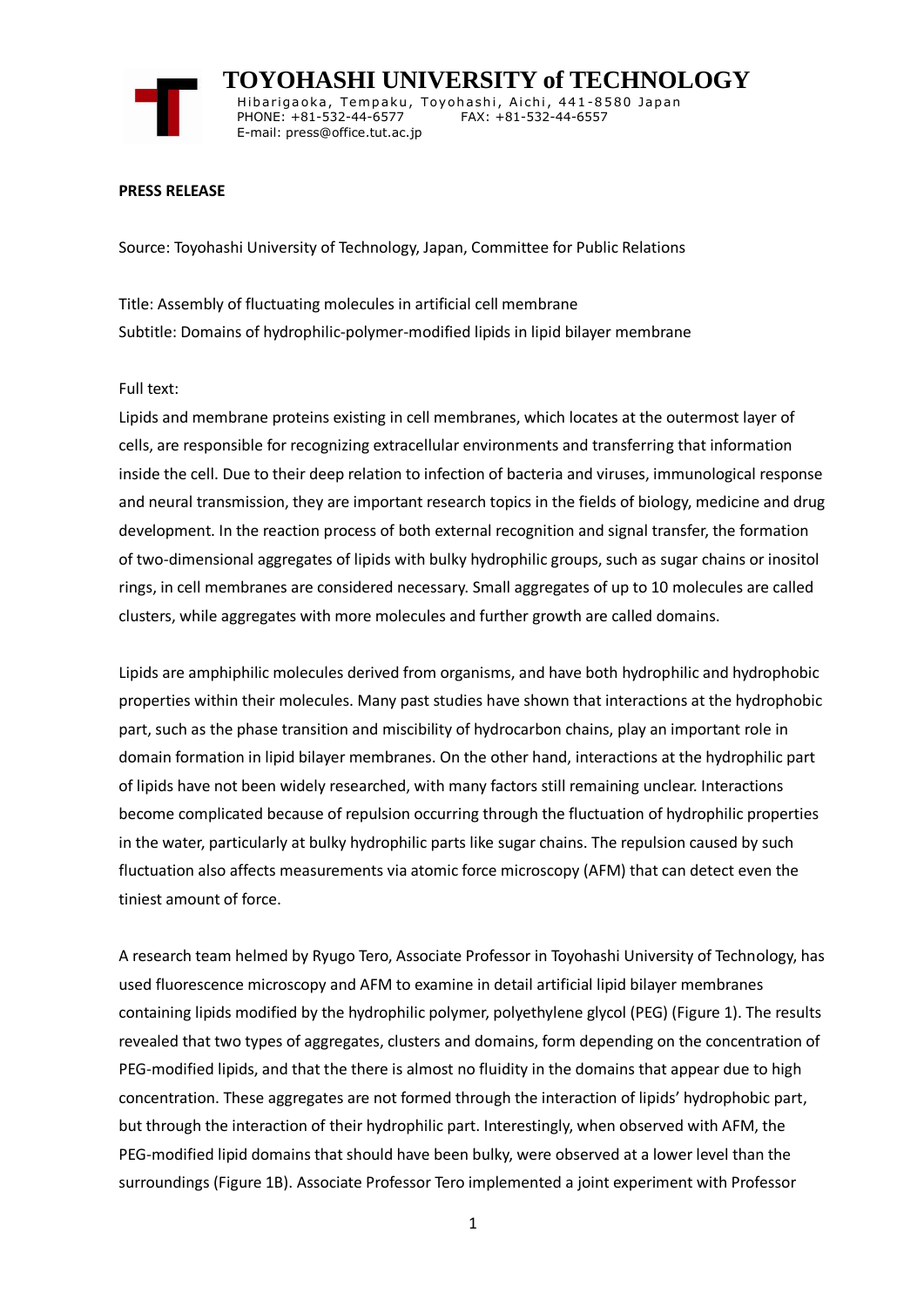## **TOYOHASHI UNIVERSITY of TECHNOLOGY**

Hibarigaoka, Tempaku, Toyohashi, Aichi, 441-8580 Japan PHONE: +81-532-44-6577 FAX: +81-532-44-6557 E-mail: press@office.tut.ac.jp

Takeshi Fukuma in Kanazawa University about the reasons for this. By utilizing frequency modulation AFM (FM-AFM), and accurately controlling the force between the sample and the probe, they were able to observe the PEG-modified lipid domain at a higher level than the lipid membrane area, without the application of any amount of force (Figure 1C). Since repulsions will change due to the fluctuation of hydrophilic polymer chains dependent on the force applied, it has been found that in general, a reverse image of the true three-dimensional structure inevitably appears at the conditions for amplitude modulation AFM (AM-AFM) observation (Figure 2).

"In order to establish an experimental method for examining glycolipids' aggregate state and function, we utilized PEG-modified lipids that are easy to obtain at the very beginning. We struggled to find the most suitable conditions for sample preparation and AFM observation of the lipid bilayer membrane containing PEG-modified lipids. The results differed greatly in comparison to expectations, especially due to the fact that the recessed areas grew with the increase in concentration of PEG-modified lipids. Thinking there might have been a mistake, we repeated the experiment and confirmed its reproducibility. Intuitively, it may seem unlikely that the region with bulky molecules appears lower with AFM, but when the assembled state of the polymer and the basic principles of AFM are considered, this is actually very reasonable. When the concave-convex properties of the surface reversed after switching to FM-AFM, the joint experiment with Kanazawa University reached its peak and we shouted 'Eureka!'" So explains the main author, Yasuhiro Kakimoto, currently in the doctoral course (Enrolled in the Program for Leading Graduate School organized by the Ministry of Education, Culture, Sports, Science and Technology).

The research team leader, Associate Professor Ryugo Tero said "In order to understand the functions of biomolecules at a molecular level, it is vital to comprehend the appearance of soft molecules, such as lipids and proteins, fluctuating in the water. In fact, some evidence from experiments areas containing many glycolipids being observed at a lower level with AM-AFM has been obtained for approximately 10 years in several systems. Although repulsion due to fluctuation of hydrophilic parts was only a hypothesis, this study has confirmed its validity. The crucial achievements in this study were the results gained by utilizing Professor Fukuma's state-of-the-art FM-AFM instrument (Figure 2), which lead to this joint research accomplishing magnificent results."

The principle of domain formation due to interactions with hydrophilic polymer chains identified as a result of this research has been found to share commonalities with glycolipids in the cell membrane. Our research team is of the opinion that this principle will assist with the understanding of the mechanism of cell recognition and signal transfers related with the aggregate state of glycolipids and membrane proteins. Furthermore, the findings from the experiments, in which bulky objects can

2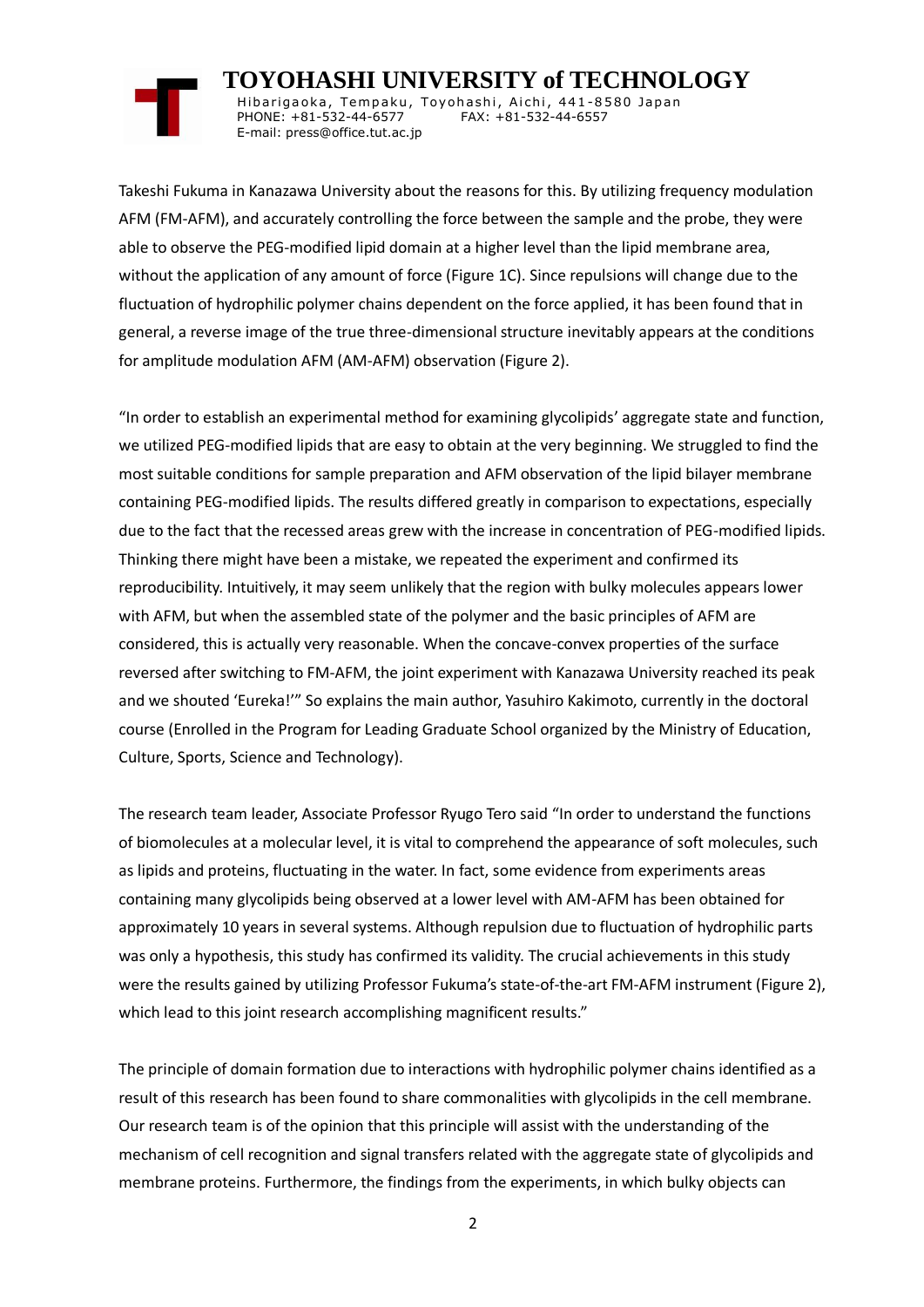# **TOYOHASHI UNIVERSITY of TECHNOLOGY**

Hibarigaoka, Tempaku, Toyohashi, Aichi, 441-8580 Japan PHONE: +81-532-44-6577 FAX: +81-532-44-6557 E-mail: press@office.tut.ac.jp

appear sunken-in depending on the conditions, are vital to many researchers analyzing biological molecules underwater through atomic force microscopy. In addition, PEGs have the effect of suppressing nonspecific adsorptions such as proteins, etc., and can also be utilized in bio-interfaces and drug delivery. The formation and force response of PEG-rich clusters and domains are expected to have a pervasive effect also in these fields.

## Funding Agency:

This work was supported by Japan Society for the Promotion of Science KAKENHI Grant Numbers JP15H03768 and JP15H00893; CREST, Japan Science and Technology Agency (JST) Grant Number JPMJCR14F3; A-STEP, JST.

## Reference:

Yasuhiro Kakimoto, Yoshihiro Tachihara, Yoshiaki Okamoto, Keisuke Miyazawa, Takeshi Fukuma, and Ryugo Tero (2018). Morphology and Physical Properties of Hydrophilic-Polymer-Modified Lipids in Supported Lipid Bilayers, Langmuir, 34(24), 7201-7209. 10.1021/acs.langmuir.8b00870

Further information Toyohashi University of Technology 1-1 Hibarigaoka, Tempaku, Toyohashi, Aichi Prefecture, 441-8580, JAPAN Inquiries: Committee for Public Relations E-mail: press@office.tut.ac.jp

Toyohashi University of Technology founded in 1976 as a National University of Japan is a research institute in the fields of mechanical engineering, advanced electronics, information sciences, life sciences, and architecture.

Website[: https://www.tut.ac.jp/english/](https://www.tut.ac.jp/english/)